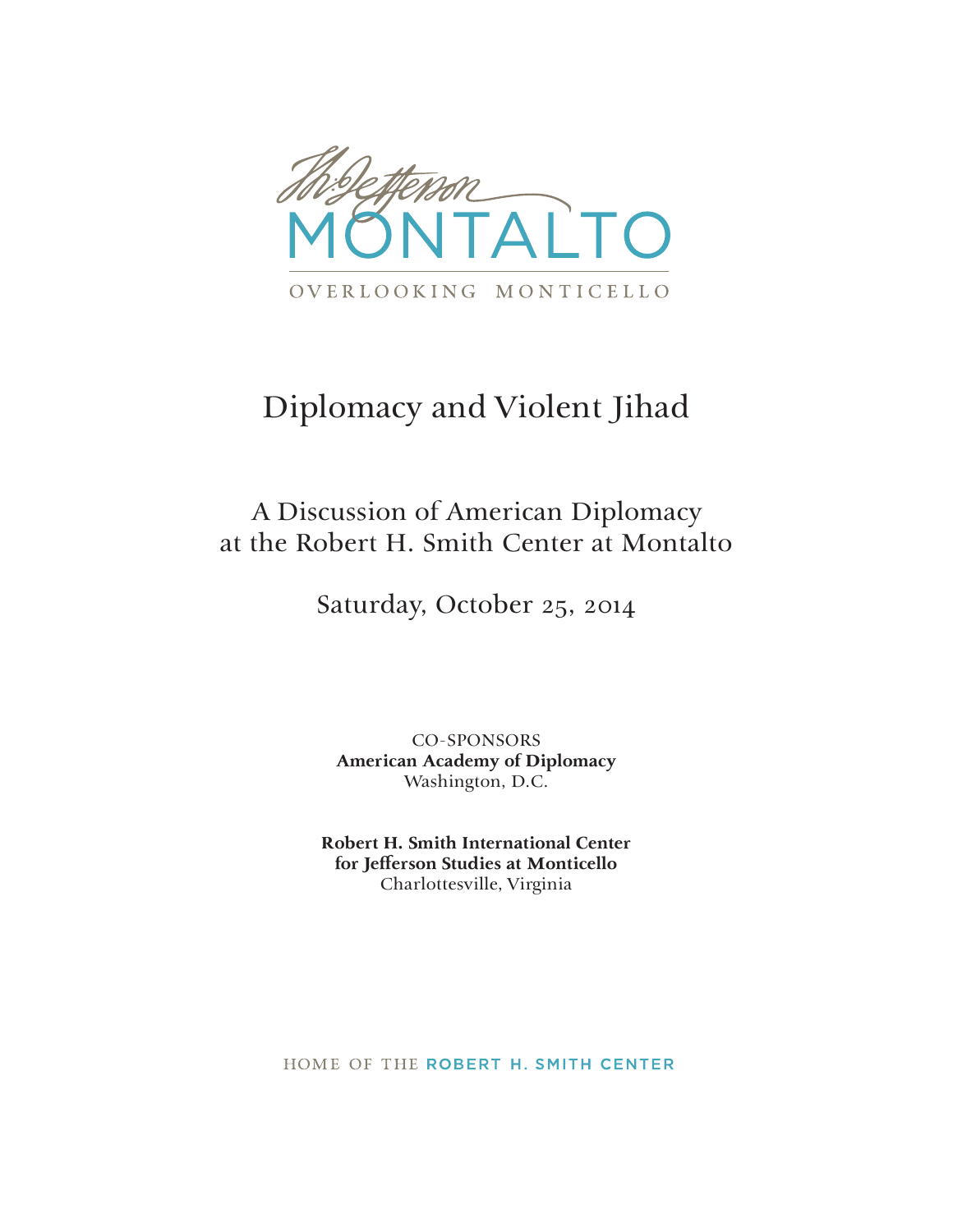### **CO-SPONSORS**



#### The American Academy of Diplomacy

The American Academy of Diplomacy was founded in 1983 by Ambassadors Ellsworth Bunker, U. Alexis Johnson, and John J. McCloy to explore ways in which persons who had served in positions of major responsibility could cooperate to promote the highest standards in the practice of American diplomacy. Today, the Academy is dedicated to strengthening the resources and tools America brings to managing its diplomatic challenges, and accomplishes this through targeted outreach programs, distinguished awards, scholarships, writing competitions, and robust, practical, research-based publications. Through these activities, the Academy promotes an understanding of the importance of diplomacy to serving our nation and enhancing America's standing in the world.



#### The Robert H. Smith International Center for Jefferson Studies at Monticello

From its beginning in 1994, the dual purpose of the Robert H. Smith International Center for Jefferson Studies has been research and education - to foster Jefferson scholarship and to disseminate its findings. The activities of the Center are diverse and multidisciplinary. It is a residential site for individual Jefferson scholars and teachers, as well as a venue for lectures, seminars, and conferences. The Center seeks a central role in the ongoing study of Thomas Jefferson internationally by supporting a wide range of inquiry; by building a network of scholars, teachers, and resources; by helping to define new areas of investigation; and by promoting the application of new technologies to Jefferson scholarship. An Advisory Board of acclaimed scholars and statesmen helps guide the Center's activities.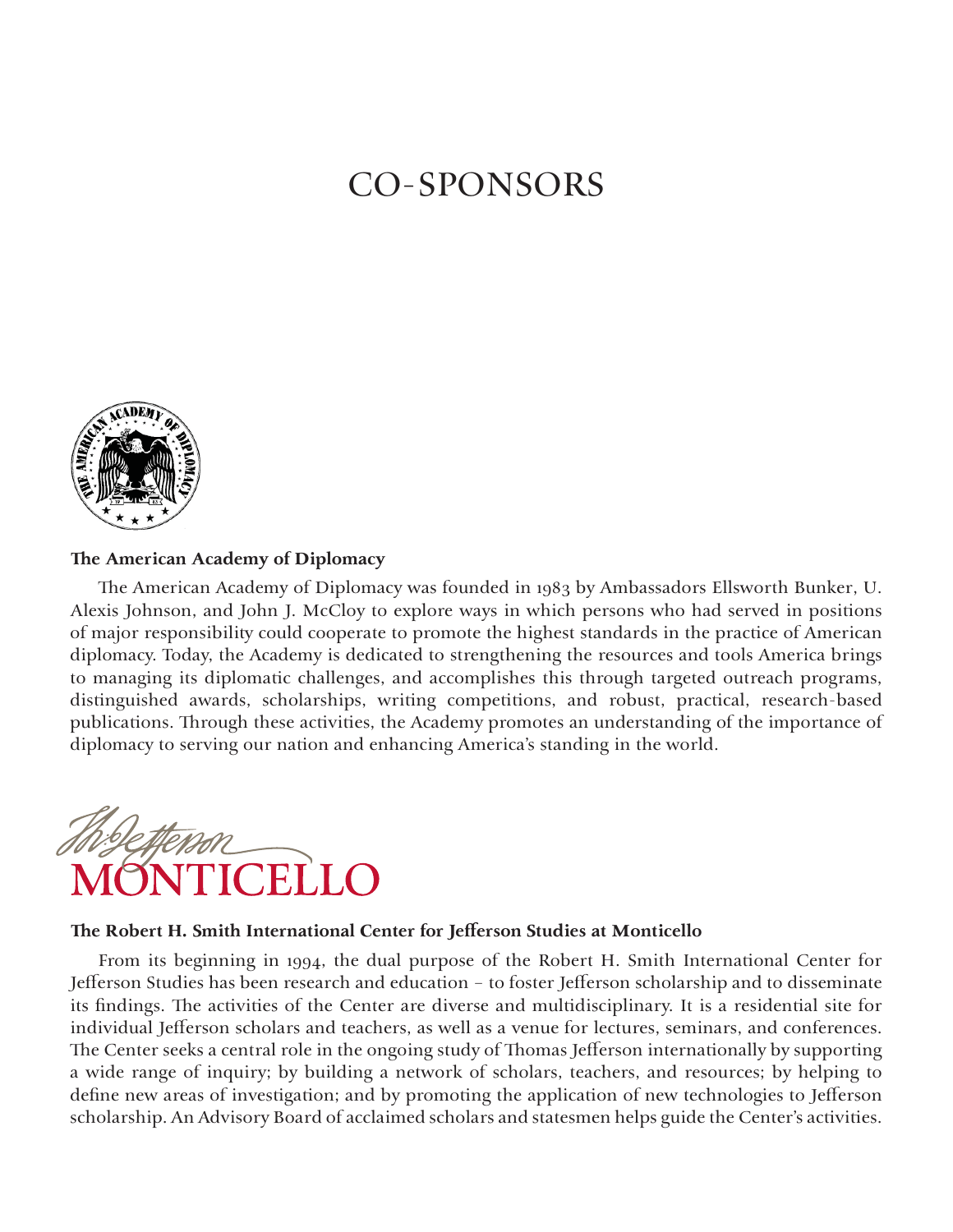### Diplomacy and Violent Jihad

Why?

The conference Diplomacy and Violent Jihad is intended to define the long-term challenges to the United States in the face of jihad. Islamic extremists, dedicated to international violent jihad, are increasingly active in the Middle East, the Caucasus, Africa and Asia. The indiscriminate nature of their attacks against civilian targets, and the challenge of how to respond, strongly suggests that terrorism based on jihad is likely to be one of the defining policy issues for the U.S. over the next several decades. The declaration of an Islamic state in Syria and Iraq has added a new dimension to violent jihad. The discussion will focus on several specific cases, with a view to developing a global focus on American anti-jihad policy and effective diplomatic responses.

This conference, co-hosted by the American Academy of Diplomacy and the Robert H Smith International Center for Jefferson Studies, is intended to define the long-term challenges to the United States in the face of jihad.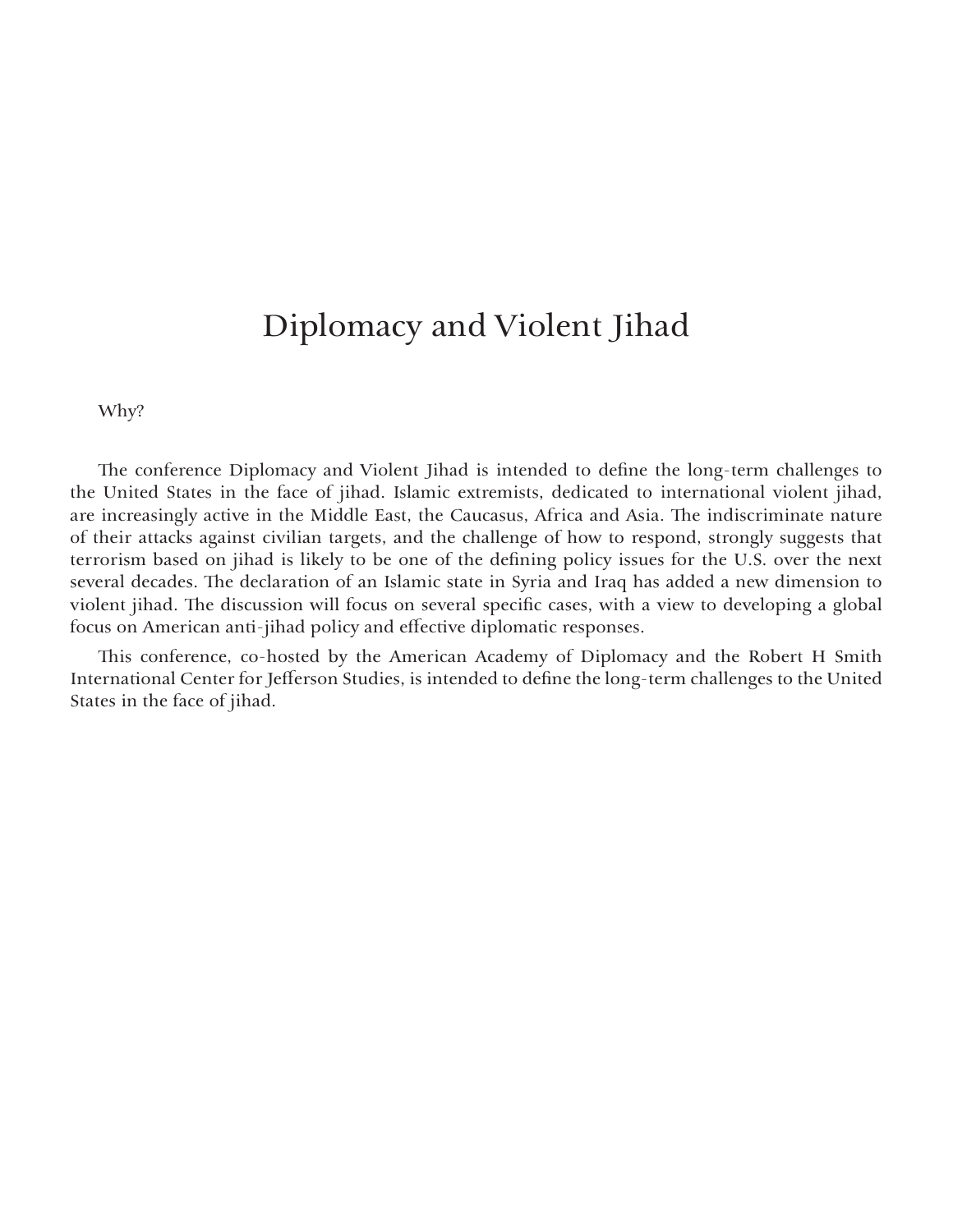### PROGRAM

Diplomacy and Violent Jihad:

A Discussion of American Diplomacy

October 25, 2014

- **9:30** AM **Registration** at Monticello prior to bus boarding for Montalto
- **9:45** AM Coffee at the Repose house at Montalto
- **10:15** AM **Welcome and Introduction** Leslie Greene Bowman, President, Thomas Jefferson Foundation

Ambassador Ronald E. Neumann (ret.), President, American Academy of Diplomacy

Andrew O'Shaughnessy, Saunders Director of the Robert H. Smith International Center for Jefferson Studies

**10:30** AM Ambassador Neumann will introduce the broad theme of the conference, the overarching challenge for America being how to design strategies that cope without losing sight of other national goals and values such as support for democracy, and how we judge the utility and effectiveness of authoritarian rules. In fact, can one policy encompass the full challenge and what does having a policy mean to actual diplomatic work on the ground? This discussion will set the stage for the individual presentations to follow.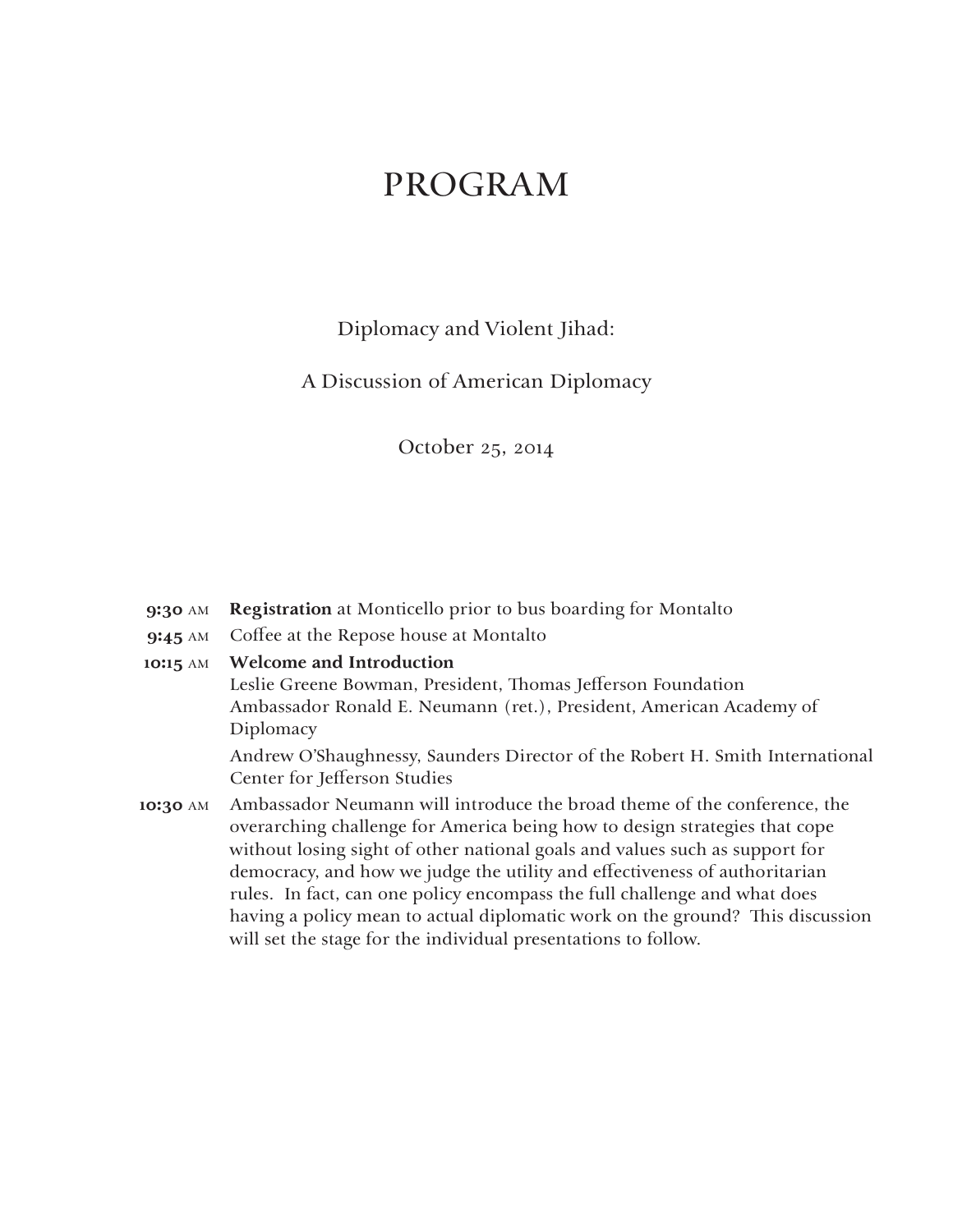### PROGRAM

**10:45** AM The panel will look at the broad issues of policy and diplomacy in the context of three examples:

> **Russia and the Caucasus:** Violent extremism is not limited to the Middle East. It is now part of politics in Russia and its neighbors. But, are jihadist terrorist threats in the region directed solely at Moscow, or is the U.S. threatened as well? How do we reconcile counterterrorist policy with other aspects of our relationship with Russia and does our response affect Russian willingness to cooperate with us?

#### *Ambassador William Courtney*

**Yemen:** The Arab world is the epicenter of confrontation with violent jihadism. Yemen has had to confront this even as it struggles with the crisis of changing regimes. It is a case study where antiterrorism, development and support for democratic change are all in the mix. How do we manage and prioritize our interests and our actions?

#### *Ambassador Edmund Hull*

**The Maghreb**: Al-Qaeda in the Maghreb is only one example of jihadist forces becoming transnational actors. Is it a threat to American interests? What policy actions are effective in dealing with the situation, and over what time frame? How deeply should we become directly engaged? To what extent do our European alliance relationships require support?

*Ambassador Herman Cohen*

- **11:45** AM  $Q & A$
- **12:15 PM** Break for Lunch
- **1:15 PM Keynote Address** "Reflections on the Challenge of Jihad." In Syria and Iraq the issues of violent jihad have intertwined with political protests, ethnic splits, civil war and religious controversy. Clearly, something more than a onedimensional policy response is required.

*Ambassador Robert Stephen Ford*

- **1:45 PM Discussion:** *Baroness Nicholson of Winterbourne and Ambassador Robert Ford*
- **2:00 PM** Q & A
- **2:30 PM Closing Remarks**:*Ambassador Ronald Neumann and Andrew O'Shaughnessy*
- **2:45 PM** Conference Adjourns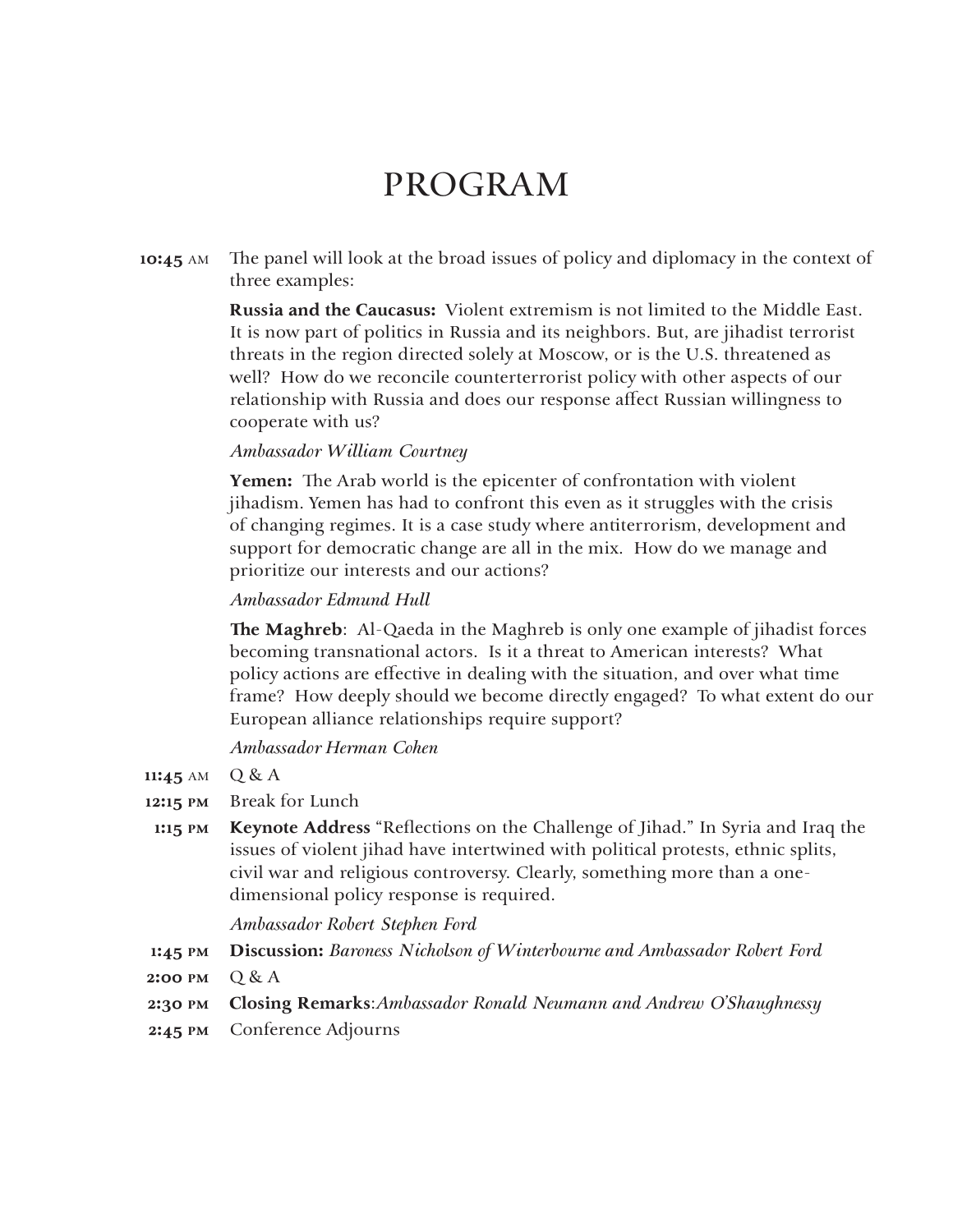#### **Ambassador Robert Stephen Ford**

Robert Stephen Ford was ambassador to Syria from 2010 to 2013. A native of Denver, Ford earned his bachelor's degree in 1980 from Johns Hopkins University and his Master of Arts from the university's School of Advanced International Studies in 1983. After serving in the Peace Corps in Morocco, he joined the Foreign Service in 1985 as an economics officer. His early postings included Izmir, Turkey, Cairo, Egypt, Algiers, Algeria (1994-1997), and Yaounde, Cameroon. An interesting demonstration of versatility: in Algiers he served initially as economic officer, including doing technical refutations of World Bank projections and then extended for a year and produced brilliant political reporting based heavily on Arabic and French contacts.

From 2001-2004 he was deputy chief of mission in Bahrain, but he was sent to Iraq after the March 2003 U.S. invasion. He served first as the U.S. representative in the Shiite city of Najaf. After returning to Bahrain to serve as Charge from February to June 2004 he returned to Iraq as political counselor to Ambassador John D. Negroponte. He remained in Iraq until June 2006. Ford returned to Algeria as ambassador in in May 2006. However, he voluntarily curtailed to return to Iraq in 2008, where he served as DCM. Ford is a recipient of several Department of State awards, including the 2005 James Clement Dunn Award for Excellence for outstanding work at the mid-level in the Foreign Service as well as three Superior Honor Awards and two Meritorious Honor Awards.

In 2012, Ford was awarded the Profile in Courage Award by the John F. Kennedy Library Foundation for his work as the U.S. ambassador in Syria amidst "repeated threats to his life" where he was doing what was characterized as "traveling around Syria to encourage and support peaceful protesters targeted by Assad's brutal crackdown". Ford speaks German, Turkish, French, and Arabic. Ford's wife, Alison Barkley, is also a US diplomat, and also served two tours in Iraq.

#### **Baroness Nicholson of Winterbourne**

Baroness Nicholson of Winterbourne is a Life Peer in the United Kingdom's House of Lords where her duties include being Chairman of the All-Party-Parliamentary Group (APPG) for Business Development in Iraq and the Region and Vice Chairman of the APPG for Iran. She has extensive experience and expertise in the Middle East and North Africa, where she has been working in a variety of capacities for more than twenty years, including amongst other responsibilities as the UK Trade Envoy to Iraq, to which she was personally appointed by Prime Minister David Cameron in 2014; Executive Chairman of the AMAR International Charitable Foundation, which provides healthcare and education in fragile states in the region; Executive Chairman of the Iraq Britain Business Council; President of the Council of the Caine Prize for African Writing, Prize Committee Member of the Arab Gulf Program for United Nations Development Organizations, a Board Member of the Foundation for Dialogue between Civilizations established by former President Khatami of the Islamic Republic of Iran; and Honorary Adviser to the Iraqi Prime Minister in the field of health.(cont.)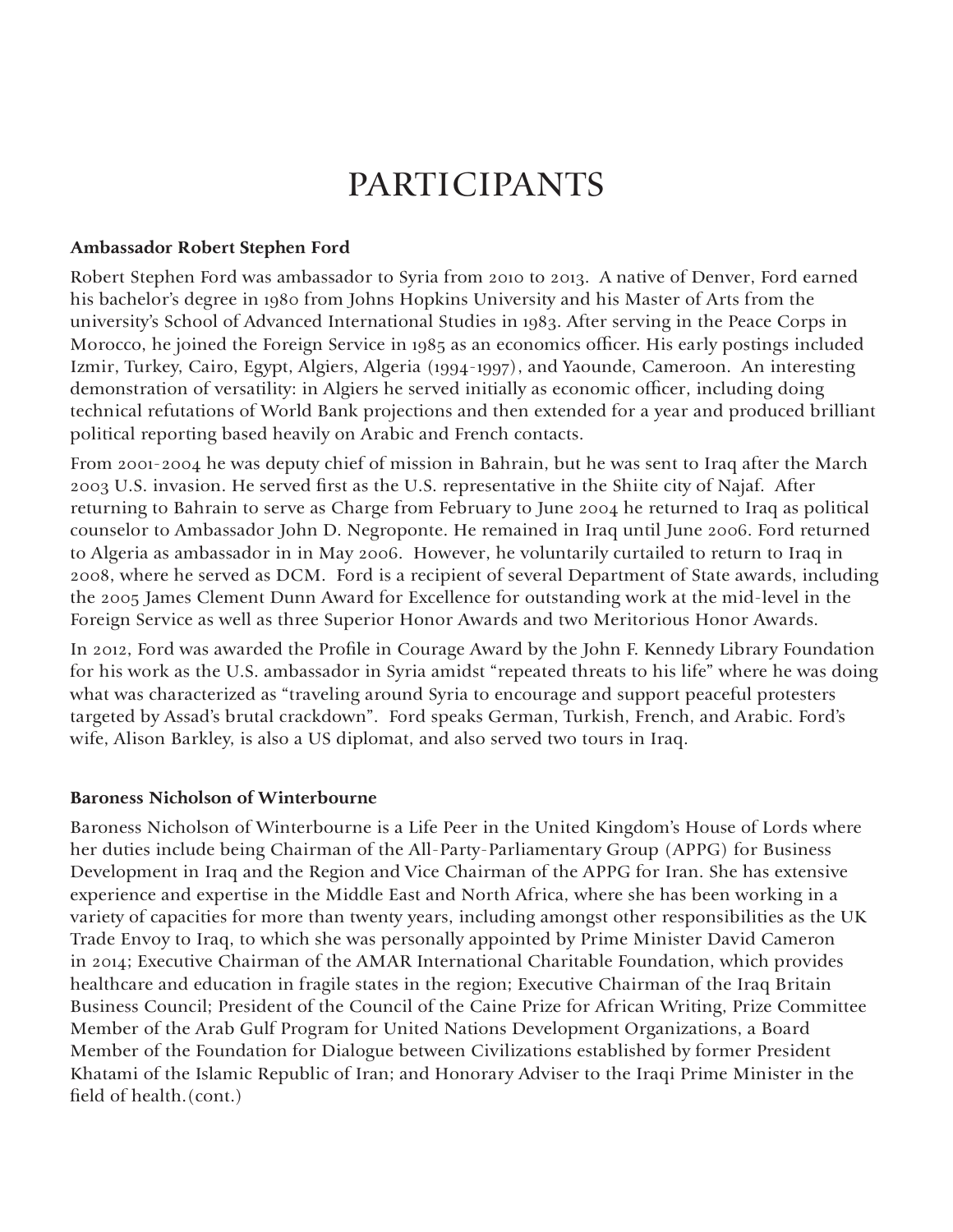For ten years from 1999 she represented the South East Region of the United Kingdom in the European Parliament, where she served for seven and a half years as the Vice Chairman of its Foreign Affairs Committee and subsequently as a member. Baroness Nicholson was also the Chairman of the European Parliament's Delegation for Relations with Iraq. She led the European Union's Election Observation Mission to Yemen in 2006 as Chief Observer and has observed elections in Afghanistan, Lebanon (twice), Azerbaijan, Pakistan, Iraq (twice), Armenia, Moldova and Palestine. Prior to her time in the European Parliament she was elected as a member of the House of Commons from 1987 to 1997.

#### **Leslie Greene Bowman**

Leslie Greene Bowman is President of the Thomas Jefferson Foundation, Inc., which owns and operates Monticello, the home of Thomas Jefferson. Prior to coming to Monticello, she served nine years as executive director of Winterthur, the nation's greatest museum of American decorative arts. She spent the first half of her career as a curator at the Los Angeles County Museum of Art, where she rose to become head curator of decorative arts as well as assistant director of exhibition programs. While in Los Angeles, she also enjoyed academic appointments with both USC and UCLA, where she taught American decorative arts history.

Leslie Bowman is the author of *American Arts & Crafts: Virtue in Design*, and co-author of *American Rococo, 1750-1775: Elegance in Ornament,* each amplifying scholarship on important eras in American art history. She has served at the highest levels of the museum field, both as an accreditation commissioner for the American Association of Museums and a board member of the Association of Art Museum Directors. She has recently been appointed by President Obama to the Committee for the Preservation of the White House, on which she previously served under Presidents Clinton and Bush from 1993-2010. She is currently a Trustee on the Board of the National Trust for Historic Preservation.

#### **Ambassador Ronald E. Neumann (ret.)**

Formerly a Deputy Assistant Secretary Ronald E. Neumann served three times as Ambassador; to Algeria, Bahrain and finally to the Islamic Republic of Afghanistan from July 2005 to April 2007. Before Afghanistan, Mr. Neumann, a career member of the Senior Foreign Service, served in Baghdad from February 2004 with the Coalition Provisional Authority and then as Embassy Baghdad's principal interlocutor with the Multinational Command, where he was deeply involved in coordinating the political part of military action.

Prior to working in Iraq, he was Chief of Mission in Manama, Bahrain (2001-2004). (cont.)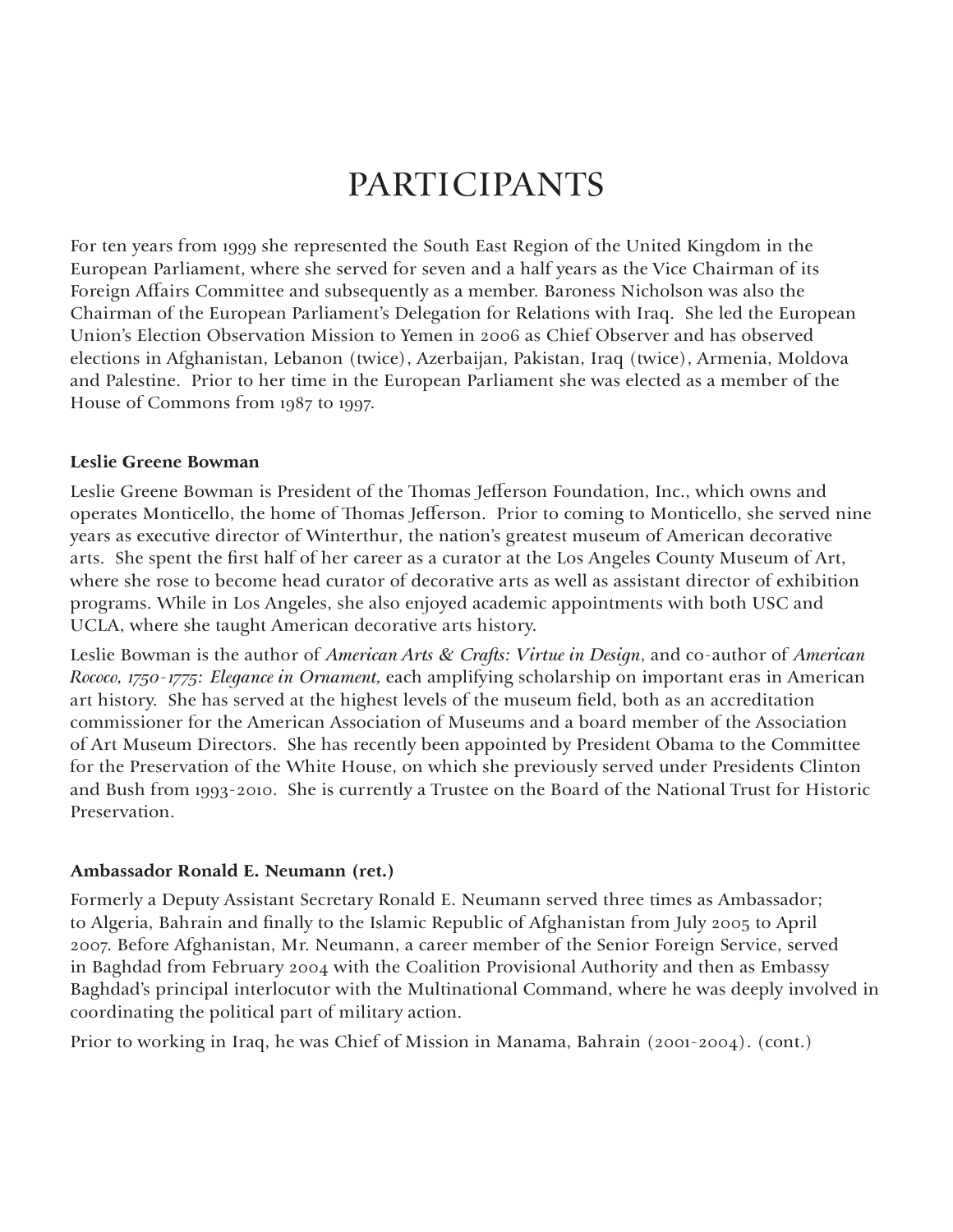Before that, Ambassador Neumann served as a Deputy Assistant Secretary in the Bureau of Near East Affairs (1997-2000), where he directed the organization of the first separately-funded NEA democracy programs and also was responsible for the bureau's work in developing the North African Economic Initiative for Morocco, Tunisia, and Algeria. Before that assignment, he was Ambassador to Algeria (1994 to 1997) and Director of the Office of Northern Gulf Affairs (Iran and Iraq; 1991 to 1994). Earlier in his career, he was Deputy Chief of Mission in Abu Dhabi, United Arab Emirates, and in Sanaa in Yemen, Principal Officer in Tabriz, Iran and Economic/Commercial Officer in Dakar, Senegal. His previous Washington assignments include service as Jordan Desk officer, Staff Assistant in the Middle East (NEA) Bureau, and Political Officer in the Office of Southern European Affairs. Ambassador Neumann is the author of *The Other War: Winning and Losing in Afghanistan*(Potomac Press, 2009), a book on his time in Afghanistan. He is the author of a number of monographs and articles. At the Academy he has focused particularly on efforts to expand State and USAID personnel to enable these institutions to carry out their responsibilities.

Ambassador Neumann speaks some Arabic and Dari as well as French. He received State Department Senior Foreign Service pay awards in 2004, 2003, and 1999 as well as individual Superior Honor Awards in 1993 and 1990. He served as an Army infantry officer in Viet Nam and holds a Bronze Star, Army Commendation Medal and Combat Infantry Badge. In Baghdad, he was awarded the Army Outstanding Civilian Service Medal. He earned a B.A. in history and an M.A. in political science from the University of California at Riverside. He is married to the former M. Elaine Grimm. They have two children.

#### **Andrew O'Shaughnessy**

Andrew O'Shaughnessy is Vice President of Monticello, the Saunders Director of the Robert H. Smith International Center for Jefferson Studies at the Thomas Jefferson Foundation and Professor of History at the University of Virginia. He is the author of *An Empire Divided: The American Revolution and the British Caribbean* (Philadelphia: University of Pennsylvania Press, 2000). His most recent book *The Men Who Lost America: British Leadership, the American Revolution and the Fate of the Empire* (New Haven: Yale University Press, 2013) received five national awards including the New York Historical Society American History Book Prize and the George Washington Book Prize. He is a co-editor of Old World, New World. America and Europe in the Age of Jefferson (Charlottesville: University of Virginia Press, 2010) and a co-editor of the Jeffersonian America series published by the University of Virginia Press. A Fellow of the Royal Historical Society, he is editor of the Journal of American History.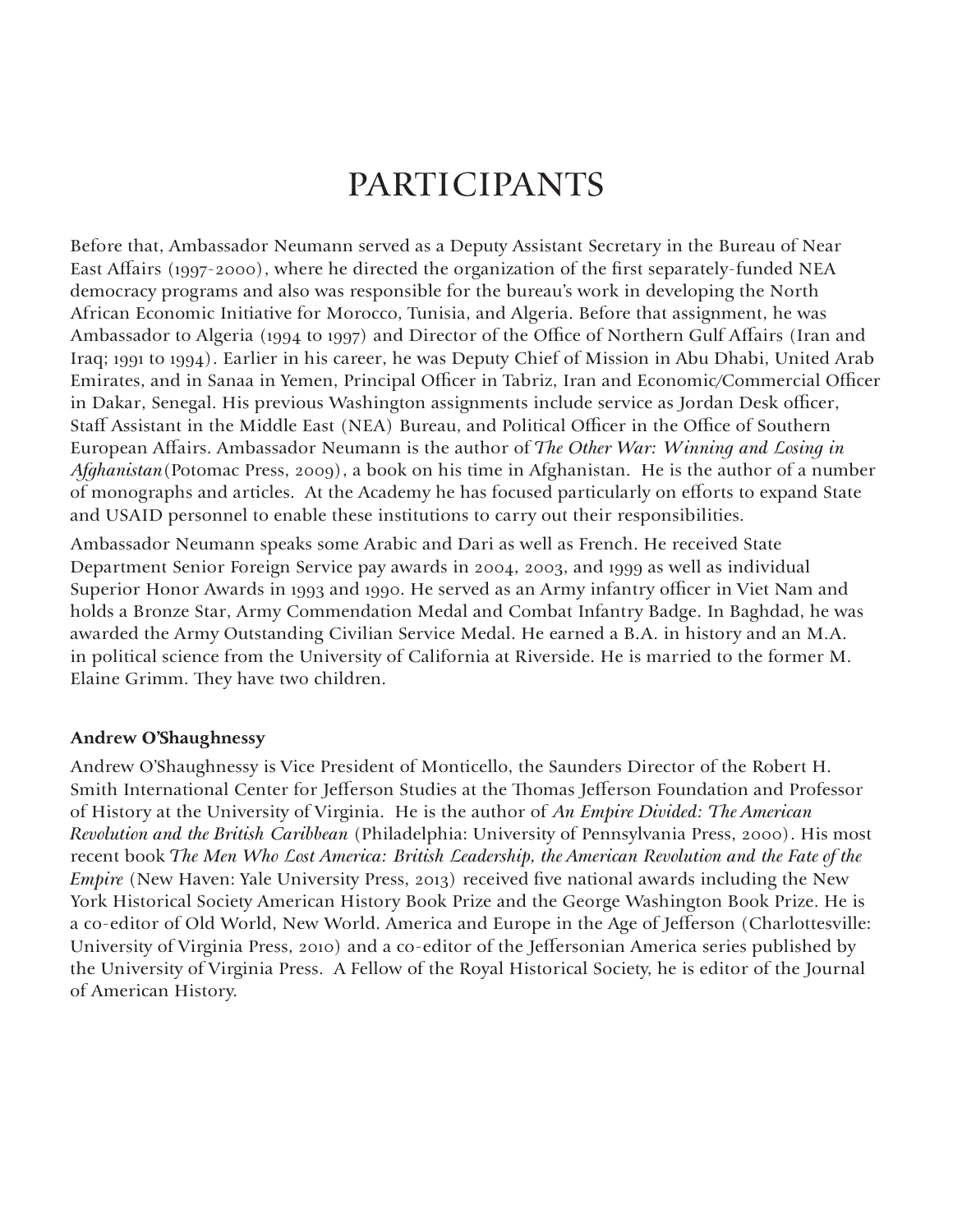#### **Ambassador William Courtney**

William Courtney is an adjunct senior fellow at the RAND Corporation and executive director of the RAND Business Leaders Forum. He was senior principal for policy strategy Computer Sciences Corporation, and earlier a career foreign service officer in the U.S. Department of State.

Courtney co-chaired the U.S. delegation to the review conference that prepared for the 1999 summit in Istanbul of the Organization for Security and Cooperation in Europe. Before, he helped manage the reorganization of U.S. foreign affairs agencies, served as special assistant to the President for Russia, Ukraine, and Eurasia, and was Ambassador to Georgia, Kazakhstan, and the Bilateral Consultative Commission, which implements the Threshold Test Ban Treaty.

Courtney is a member of the Council on Foreign Relations, where he was an international affairs fellow. He belongs to the boards of directors of the American Academy of Diplomacy and the World Affairs Council of Washington DC, and the advisory council of the Eurasia Foundation. He graduated from West Virginia University with a B.A. and Brown University with a Ph.D. in economics.

#### **Ambassador Edmund Hull**

A career foreign service officer, after 9/11 Edmund J. Hull was sent as ambassador to Yemen, where he served until mid-2004. Previously, he served both Presidents Clinton and Bush as Deputy, then Acting, Coordinator for Counterterrorism in the Department of State. Ambassador Hull also served as director for Peacekeeping and Humanitarian Affairs, deputy chief of mission in Embassy Cairo, director for Near East Affairs on the National Security Council, and director for Northern Gulf Affairs (Iraq and Iran) during Operation Desert Storm.

A graduate of Princeton University's Woodrow Wilson School, Ambassador Hull was appointed its first diplomat-in-residence after departing Yemen. Ambassador Hull has received numerous honors including the CIA's George H. W. Bush Award for Excellence in Counterterrorism, a Presidential Meritorious Service Award for duty in Yemen and the State Department's Award for Excellence in the Direction and Management of Overseas Missions for work as Deputy Chief of Mission in Cairo.

Ambassador Hull's views on Yemen have been featured on 60 Minutes, CNN, the *New York Times*, and Al Jazeera. His op ed "Al Qaeda's Shadowland" ran in the *New York Times* on January 11, 2010. His book *High-Value Target: Countering Al Qaeda in Yemen* was published by Potomac Books in April, 2011. The American Academy of Diplomacy has selected High-Value Target for the 2011 Douglas Dillon Award for Distinguished Writing on Diplomacy.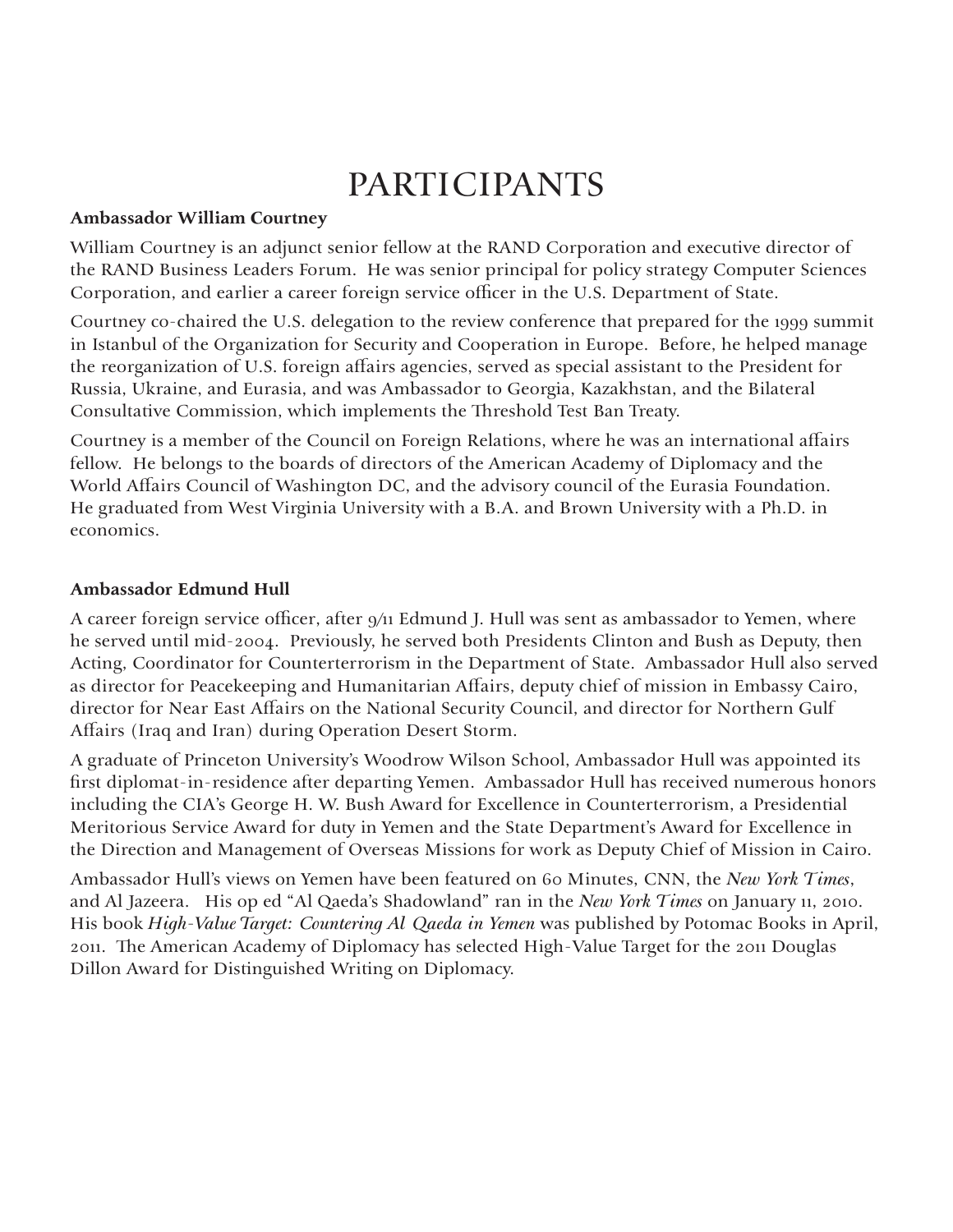#### **Ambassador Herman Cohen**

A retired career diplomat and specialist in African and European affairs, Ambassador Herman J. Cohen is president of Cohen and Woods International. Established in 1994, the firm provides strategic planning services to African and Middle Eastern governments and multinational corporations doing business in Africa and the Middle East. The firm is a member of the United States Corporate Council on Africa. Cohen's consulting activities include the development of energyintensive industries in the Republic of the Congo, the mining of bitumen from oil sands in Nigeria, and the promotion of private investment in the Republic of Mauritania.

Cohen retired from the U.S. Department of State in 1993. His last position was assistant secretary of state for African affairs under President George H.W. Bush (1989-1993). During his 38-year career with the U.S. Foreign Service, he served in five African countries and twice in France. He was the ambassador to Senegal, with dual accreditation to the Gambia, from 1977 to 1980. During assignments in Washington, he also served as special assistant to President Ronald Reagan (1987– 1989), principal deputy assistant secretary for intelligence and research, and principal deputy assistant secretary for personnel.

From 1994 to 1998, under contract to the World Bank, Cohen was a senior advisor to the Global Coalition for Africa, an intergovernmental policy forum that works to achieve consensus between donor and African governments on economic policy.

Cohen is a member of the boards of directors of the Council for a Community of Democracies and the Constituency for Africa. He has been a professorial lecturer in foreign policy studies at Johns Hopkins University's Paul H. Nitze School of Advanced International Studies since 1998. He is a member of the panel on Transatlantic Relations of the National Committee on American Foreign Policy. He is the author of a book on conflict resolution in Africa entitled *Intervening in Africa*: *Superpower Peacemaking in a Troubled Continent* (2000). This book won the award for distinguished writing on diplomatic practice for the year 2000 from the American Academy of Diplomacy.

Cohen received a bachelor's degree in political science from the City College of New York (1953) and a master's degree in international relations from the American University (1962). Cohen's honors and awards include the French Legion of Honor, the Belgian Order of Leopold II, the U.S. Foreign Service rank of Career Ambassador, and the Townsend Harris Distinguished Alumni Award of the City College of New York. He is a member of the Council on Foreign Relations and the American Academy of Diplomacy.